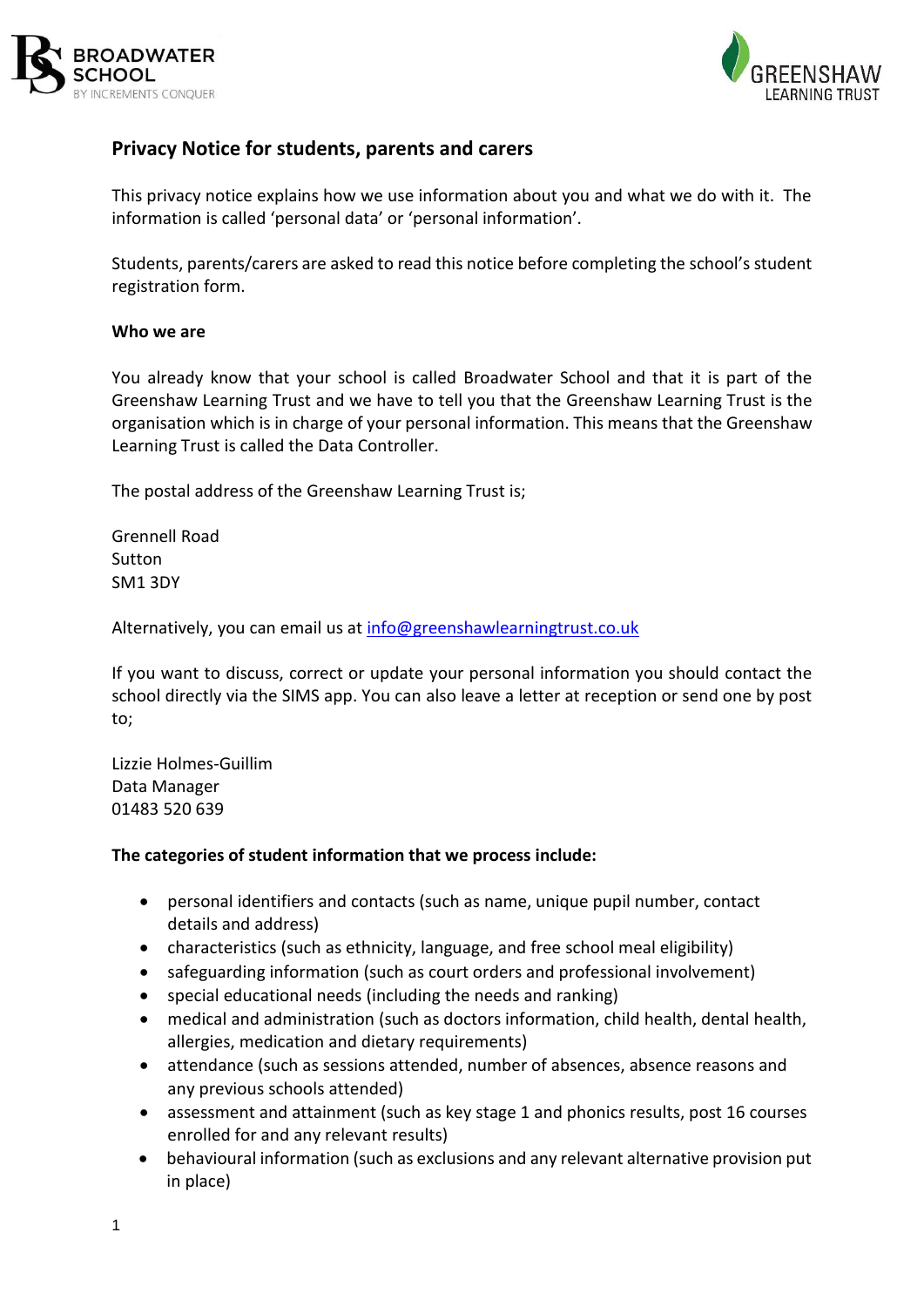



# **How we use student information**

The Greenshaw Learning Trust collect and hold personal information relating to our students and may also receive information about them from their previous school, local authority and / or the Department for Education (DfE). The personal data collected is essential, for the schools to fulfil their official functions and meet legal requirements. We use this personal data to:

- support learning
- monitor and report on progress
- provide appropriate pastoral care
- assess the quality of our services
- keep children safe (emergency contacts, food allergies)
- to meet the statutory duties placed upon us by the Department of Education
- to comply with the law about sharing personal data
- provide a managed learning environment
- provide a Communication Management Platform (to send communication to parents by email and text)
- to provide EPOS (electronic point of sale service provider for cashless catering)

This information will include contact details, national curriculum assessment results, attendance information, any exclusion information, destination (where students go after they leave us) and personal characteristics such as ethnic group, any special educational needs as well as relevant medical information. We will also use photographs of students in accordance with the permissions indicated by parents/students on the student registration form.

For students enrolling for post 14 qualifications, the Learning Records Service will give us the unique learner number (ULN) and may also give us details about your learning or qualifications.

Under the General Data Protection Regulation (GDPR), the lawful bases we rely on for processing student information are:

- The Greenshaw Learning Trust is under a legal obligation to collect the information or the information is necessary for us to meet legal requirements imposed upon us such as our duty to safeguard students.
- It is necessary for us to hold and use your information for the purposes of our functions in providing schooling and so we can look after our students. This is a function which is in the public interest because everybody needs to have an education. This means we have a real and proper reasons to use your information.
- We will not usually need your consent to use your information. However, if at any time it appears to us that we would like to use your personal data in a way which means that we would need your consent then we will explain to you what we want to do and ask you for consent. This is most likely to be where we are involved in activities which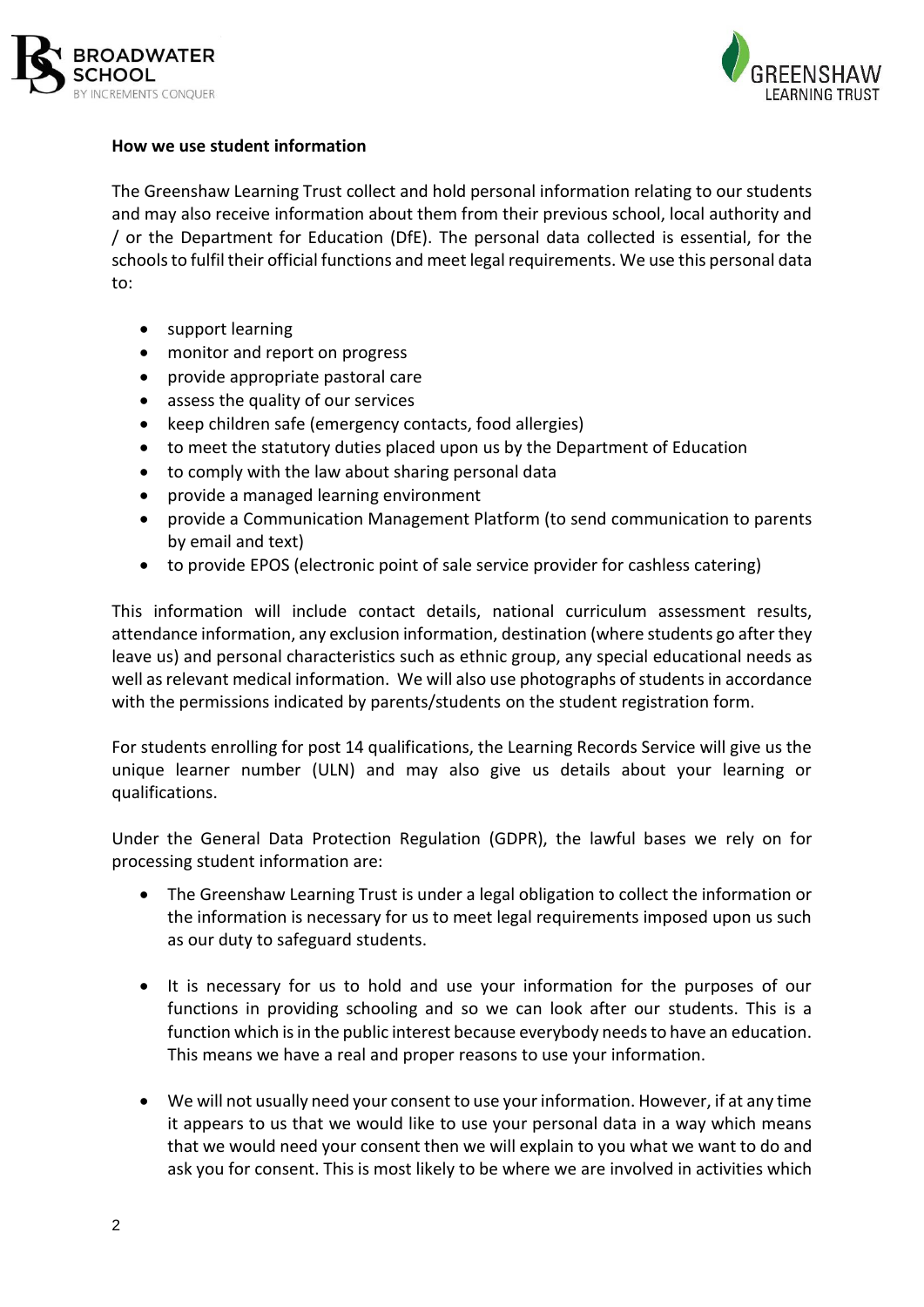



are not really part of our job as a Trust but we are involved because we think it would benefit our students. If you give your consent, you may change your mind at any time. If we think that you will not understand what we are asking then we will ask your parent or carer instead. Usually, we will involve your parents even if you can make your own decision.

# **Collecting student information**

We collect student information via student registration forms and Common Transfer Files (from the Local Authority or previous schools attended) through secure file transfer.

Student data is essential for the schools' operational use. Whilst the majority of student information you provide is mandatory, some of it is requested on a voluntary basis. In order to comply with the data protection legislation, we will make it clear at the point of collection whether there is a legal requirement for you / your parents to provide it, whether there is a legal requirement on the Trust to collect it. If there is no legal requirement then we will explain why we need it and what the consequences are if it is not provided and what you need to do if you do not want to share this information with us.

#### **Storing student data**

We hold student data securely for the set amount of time shown in our data retention schedule.

We routinely share student information with:

- Schools
- Local Authorities
- Youth Support Services (students aged 13+)
- The Department of Education (DfE)
- Assessment Tracking software providers
- Disclosures connected with SEN support e.g. non-LA professionals
- **CAMHS**
- School Counsellor
- School Nurse
- NHS
- School Gateway
- SAM Learning
- Show My Homework
- Hegarty Maths
- Student Outlook 365
- Accelerated Reader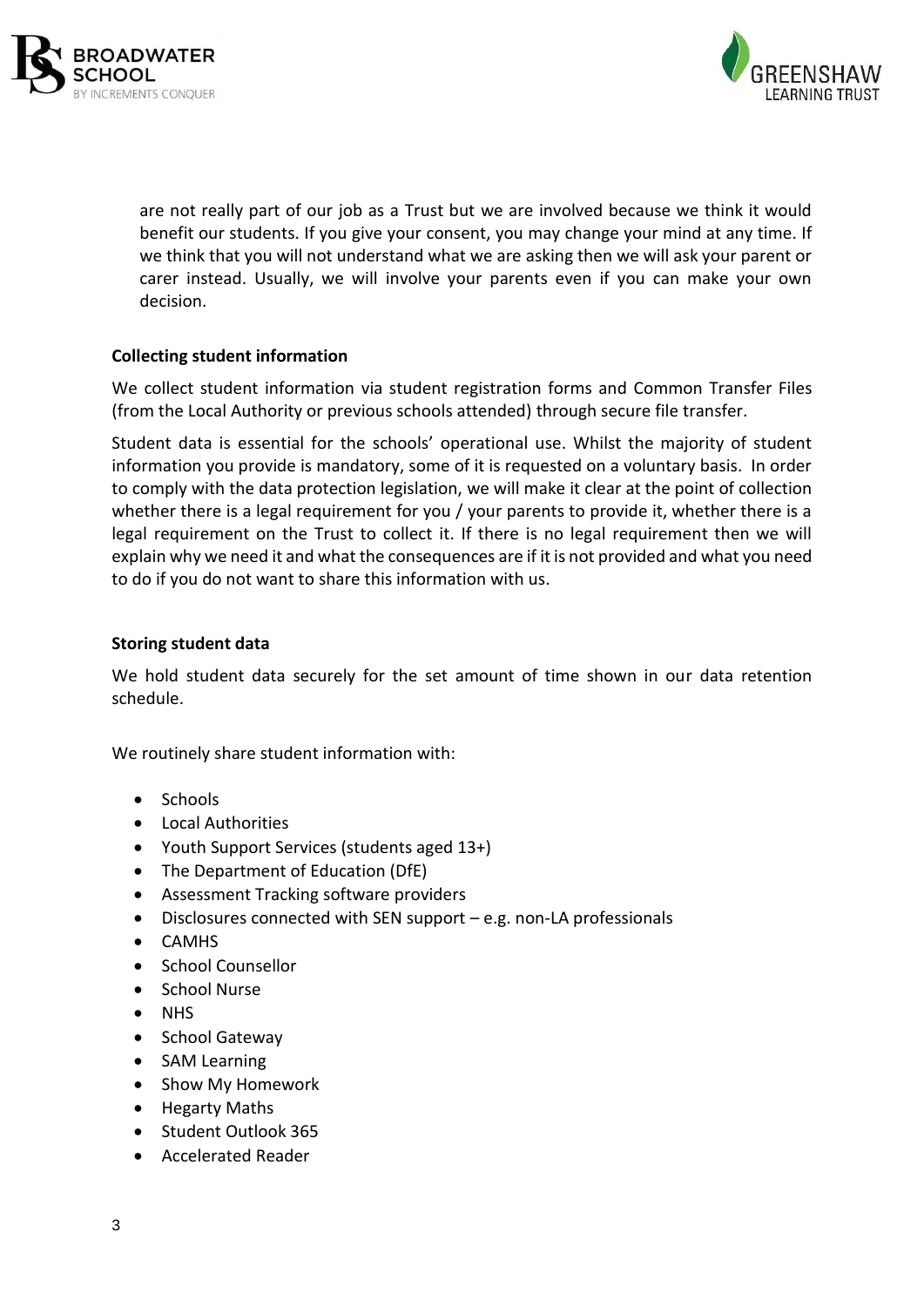



# **Why we regularly share student information**

We do not share information about our students with anyone without consent unless the law and our policies allow us to do so.

It is in the vital interest of our students for personal information to be shared with the services listed above. All data is transferred securely.

Before students are old enough to understand we will ask parents to consent. We will ask for students to consent once they reach the age of 13. This is because the law requires us to ask students if they can understand. Normally, we involve parents too.

## **Youth Support Services**

Once our students reach the age of 13, we also pass student information to our local authority

and/or the provider of Youth Support Services as they have responsibilities in relation to the education or training of 13-19 year olds under section 507B if the Education Act 1996.

This enables them to provide services as follows:

- Youth Support Services
- Career Advisers

A parent or guardian can object to any information in addition to their child's name, address and date of birth being passed to their local authority or provider of Youth Support Services by informing us. This right is transferred to the student once they reach the age of 16.

Data is securely transferred to the Youth Support Service.

Data is directly downloaded from our School MIS (SIMS) and is stored by YSS and held for 24 months.

## **Automated Decision Making**

Automated decision making takes place when an electronic system uses personal information to make a decision without human intervention. We are allowed to use automated decision making in limited circumstances.

Pupils will not be subject to automated decision-making, unless we have a lawful basis for doing so and we have notified you.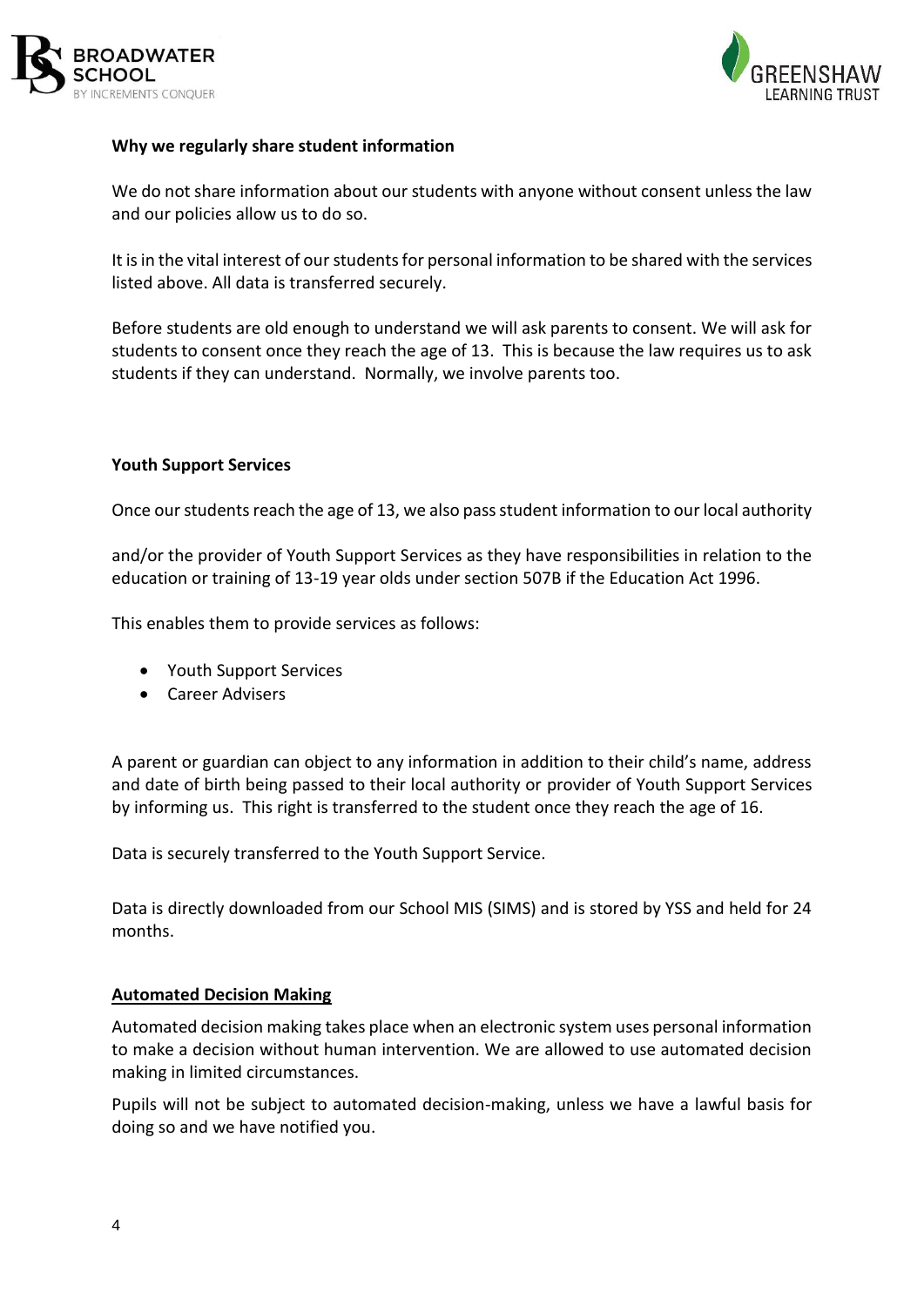



# **Department for Education**

The Department for Education (DfE) collects personal data from educational settings and local authorities via various statutory data collections. We are required to share information about our pupils with the Department for Education (DfE) either directly or via our local authority for the purpose of those data collections, under regulation 5 of The Education (Information About Individual Pupils) (England) Regulations 2013.

All data is transferred securely and held by DfE under a combination of software and hardware controls, which meet the current [government security policy framework.](https://www.gov.uk/government/publications/security-policy-framework)

For more information, please see 'How Government uses your data' section.

# **Local Authorities**

We may be required to share information about our pupils with the local authority to ensure that they can conduct their statutory duties under

• the [Schools Admission Code,](https://www.gov.uk/government/publications/school-admissions-code--2) including conducting Fair Access Panels.

## **Requesting access to your personal data**

Under GDPR, parents and pupils have the right to request access to information about them that we hold. To make a request for your personal information, or be given access to your child's educational record, contact;

## **Nathan Smith-Rogers – Data Protection Officer**

Depending on the lawful basis above, you may also have the right to:

- object to processing of personal data that is likely to cause, or is causing, damage or distress
- prevent processing for the purpose of direct marketing
- object to decisions being taken by automated means
- in certain circumstances, have inaccurate personal data rectified, blocked, erased or destroyed; and
- a right to seek redress, either through the ICO, or through the courts

If you have a concern about the way we are collecting or using your personal data, you should raise your concern with us in the first instance or directly to the Information Commissioner's Office at<https://ico.org.uk/concerns/>

For further information on how to request access to personal information held centrally by DfE, please see the 'How Government uses your data' section of this notice.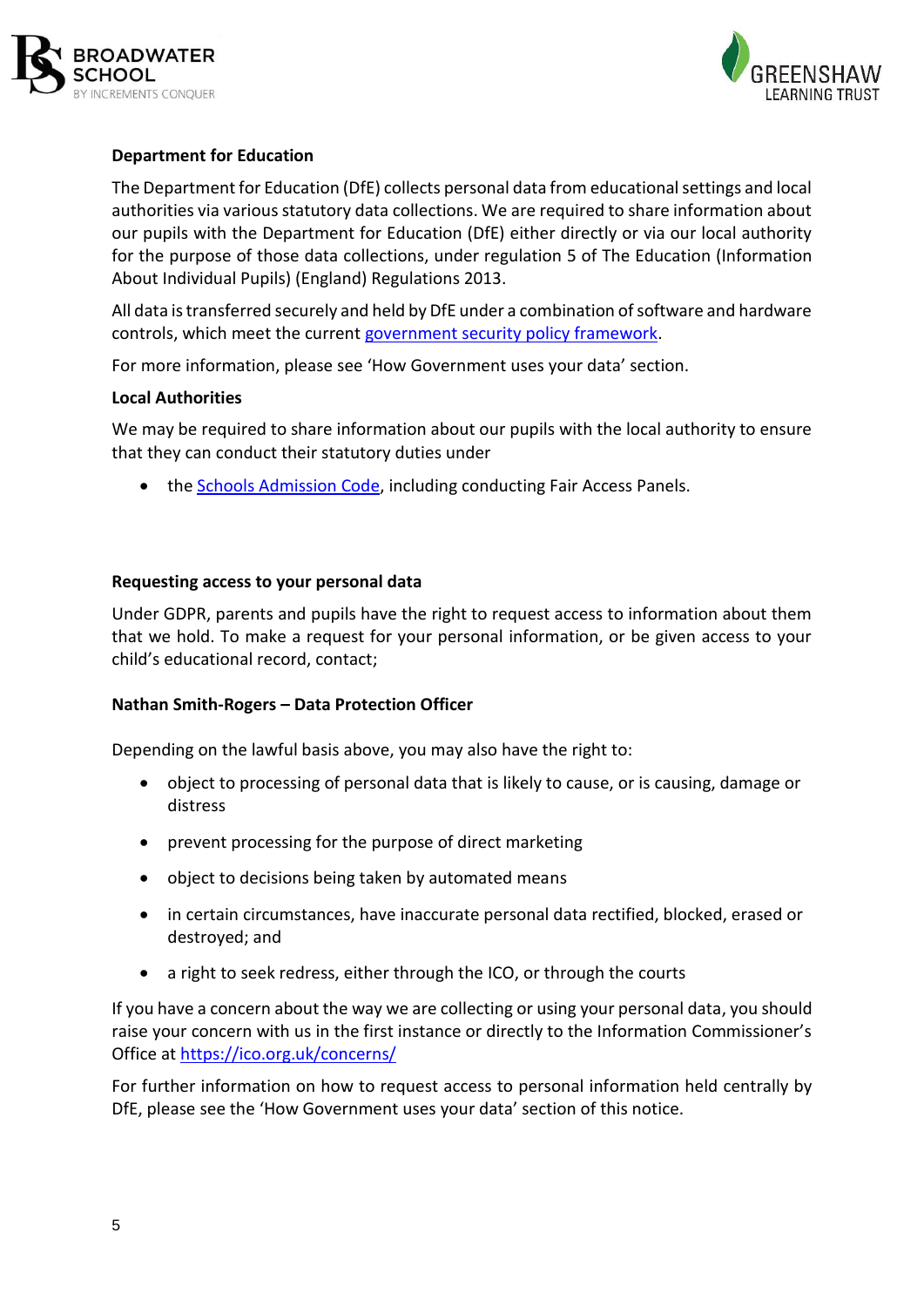



# **Withdrawal of consent and the right to lodge a complaint**

Where we are processing your personal data with your consent, you have the right to withdraw that consent. If you change your mind, or you are unhappy with our use of your personal data, please let us know by contacting **Nathan Smith-Rogers, Data Protection Officer.**

#### **Contact**

If you would like to discuss anything in this privacy notice, please contact: **Nathan Smith-Rogers, Data Protection Officer on [N.Smith-Rogers@Broadwater.surrey.sch.uk](mailto:N.Smith-Rogers@Broadwater.surrey.sch.uk) or postal address: Broadwater School, Summers Road, Godalming, Surrey GU7 3BW**

#### **How Government uses your data**

The pupil data that we lawfully share with the DfE through data collections:

- underpins school funding, which is calculated based upon the numbers of children and their characteristics in each school.
- informs 'short term' education policy monitoring and school accountability and intervention (for example, school GCSE results or Pupil Progress measures).
- supports 'longer term' research and monitoring of educational policy (for example how certain subject choices go on to affect education or earnings beyond school)

#### **Data collection requirements**

To find out more about the data collection requirements placed on us by the Department for Education (for example; via the school census) go to [https://www.gov.uk/education/data](https://www.gov.uk/education/data-collection-and-censuses-for-schools)[collection-and-censuses-for-schools](https://www.gov.uk/education/data-collection-and-censuses-for-schools)

## **The National Pupil Database (NPD)**

Much of the data about pupils in England goes on to be held in the National Pupil Database (NPD).

The NPD is owned and managed by the Department for Education and contains information about pupils in schools in England. It provides invaluable evidence on educational performance to inform independent research, as well as studies commissioned by the department.

It is held in electronic format for statistical purposes. This information is securely collected from a range of sources including schools, local authorities and awarding bodies.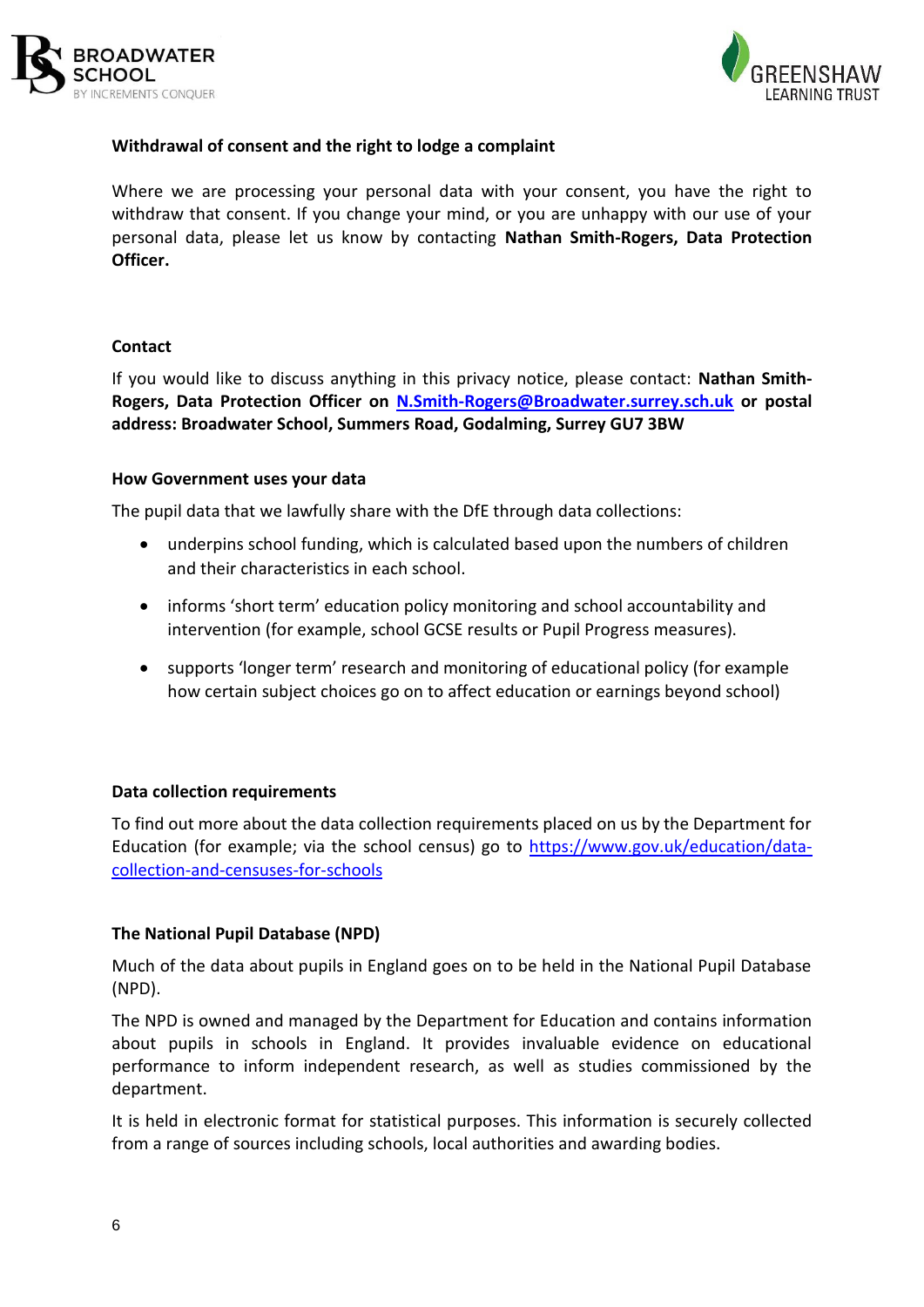



#### To find out more about the NPD, go to

[https://www.gov.uk/government/publications/national-pupil-database-user-guide-and](https://www.gov.uk/government/publications/national-pupil-database-user-guide-and-supporting-information)[supporting-information](https://www.gov.uk/government/publications/national-pupil-database-user-guide-and-supporting-information)

# **Sharing by the Department of Education**

The law allows the Department to share pupils' personal data with certain third parties, including:

- schools
- local authorities
- researchers
- organisations connected with promoting the education or wellbeing of children in England
- other government departments and agencies
- organisations fighting or identifying crime

For more information about the Department's NPD data sharing process, please visit: <https://www.gov.uk/data-protection-how-we-collect-and-share-research-data>

Organisations fighting or identifying crime may use their legal powers to contact DfE to request access to individual level information relevant to detecting that crime. Whilst numbers fluctuate slightly over time, DfE typically supplies data on around 600 pupils per year to the Home Office and roughly 1 per year to the Police.

For information about which organisations the Department has provided pupil information, (and for which project) or to access a monthly breakdown of data share volumes with Home Office and the Police please visit the following website:

<https://www.gov.uk/government/publications/dfe-external-data-shares>

## **How to find out what personal information DfE hold about you**

Under the terms of the Data Protection Act 2018, you are entitled to ask the Department:

- if they are processing your personal data
- for a description of the data they hold about you
- the reasons they're holding it and any recipient it may be disclosed to
- for a copy of your personal data and any details of its source

If you want to see the personal data held about you by the Department, you should make a 'subject access request'. Further information on how to do this can be found within the Department's personal information charter that is published at the address below: